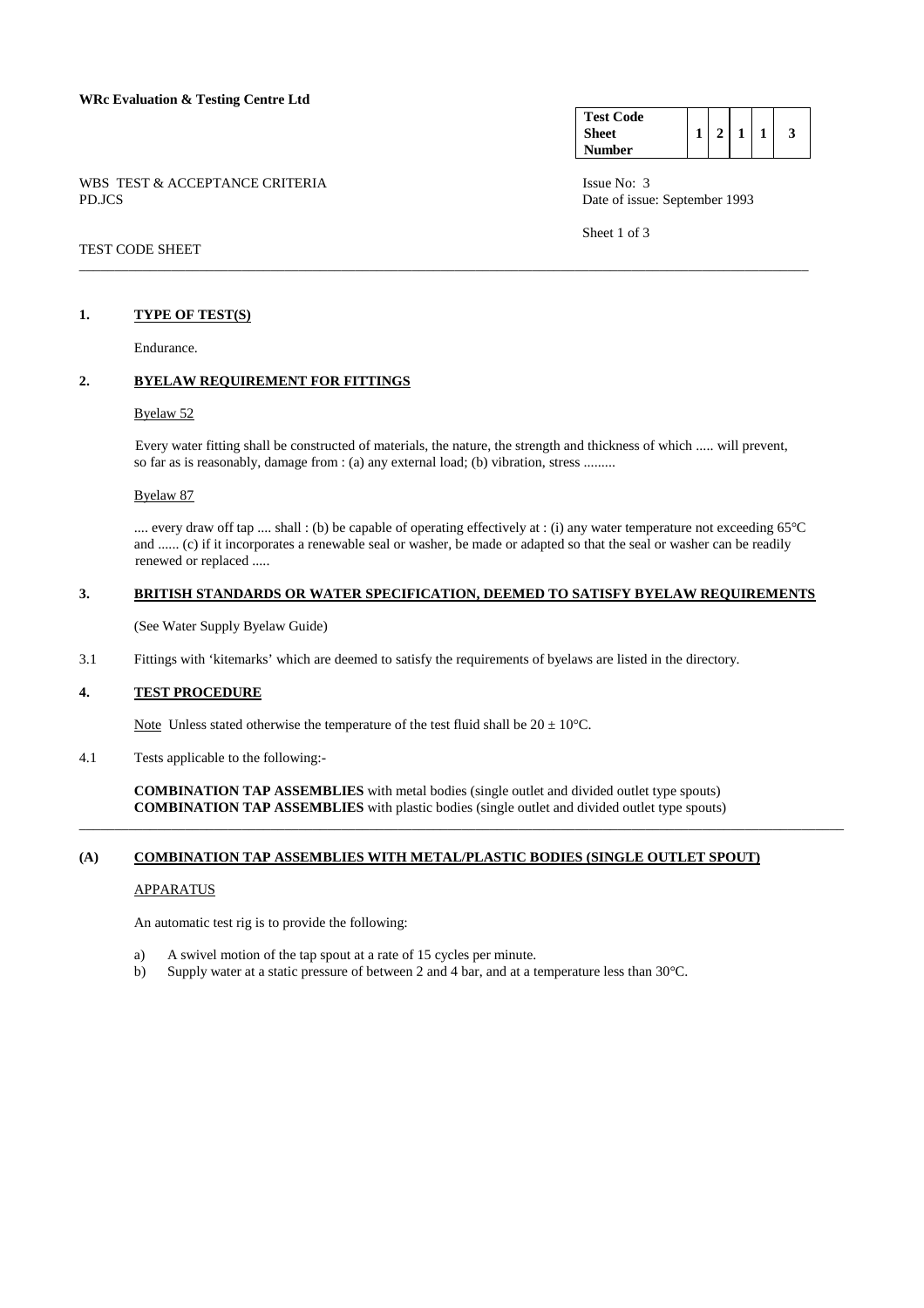| <b>Test Code</b> |  |  |  |
|------------------|--|--|--|
| Sheet            |  |  |  |
| <b>Number</b>    |  |  |  |

 Issue No: 3 Date of issue: September 1993

Sheet 2 of 3

### TEST METHOD

 Mount the tap on the test endurance rig in accordance with setting-up procedure IGN 1-5-57. If the nozzle has a jet regulator, leave it on and ensure that it does not obstruct the test path.

\_\_\_\_\_\_\_\_\_\_\_\_\_\_\_\_\_\_\_\_\_\_\_\_\_\_\_\_\_\_\_\_\_\_\_\_\_\_\_\_\_\_\_\_\_\_\_\_\_\_\_\_\_\_\_\_\_\_\_\_\_\_\_\_\_\_\_\_\_\_\_\_\_\_\_\_\_\_\_\_\_\_\_\_\_\_\_\_\_\_\_\_\_\_\_\_\_\_\_\_\_\_\_

Securely fix a weight to the end of the swivel nozzle as follows:

- a) A 1kg weight if the range of the nozzle is equal to or less than 200mm or
- b) A weight giving a bending moment of 2Nm if the range of the nozzle is greater than 200mm.

With the tap closed adjust the water pressure in the supply circuit to between 2 and 4 bar. With the tap open adjust the flowrate to between 4 and 6 litre/minutes.

Subject the swivel nozzle to 80,000 cycles, through an arc of approximately  $110^\circ$  in both directions. If there is a stop, the swing is over 90% of the theoretical travel.

## **5. ACCEPTANCE CRITERIA**

During the test there shall be:

- a) No rupture of the swivel nozzle.
- b) No rupture of the device connecting the nozzle to the body.
- c) No rupture of the assembly.

 Upon completion of the test, check for water tightness of the tap downstream of the head works mechanism (See TCS 1112.1 J Test Method ii)

## **(B) COMBINATION TAP ASSEMBLIES WITH METAL/PLASTIC BODIES (DIVIDED OUTLET TYPE SPOUT)**

\_\_\_\_\_\_\_\_\_\_\_\_\_\_\_\_\_\_\_\_\_\_\_\_\_\_\_\_\_\_\_\_\_\_\_\_\_\_\_\_\_\_\_\_\_\_\_\_\_\_\_\_\_\_\_\_\_\_\_\_\_\_\_\_\_\_\_\_\_\_\_\_\_\_\_\_\_\_\_\_\_\_\_\_\_\_\_\_\_\_\_\_\_\_\_\_\_\_\_\_\_\_\_\_\_\_\_\_

### APPARATUS

An automatic test rig to provide the following:

- a) A swivel motion of the tap spout at a rate of 15 cycles per minute.
- b) Supply water at a static pressure of between 2 and 4 bar and at a temperature less than 30°C.

### TEST METHOD

 Mount the tap on the test endurance rig in accordance with setting-up procedure IGN 1-50-57. Attach a sight glass to the cold water inlet (se figure 1). Securely fix a weight to the end of the swivel as follows;

- a) A 1kg weight if the range of the nozzle is equal to or less than 200mm or
- b) A weight giving a bending moment of 2Nm if the range of the nozzle is greater than 200mm.

With the tap closed adjust the water pressure in the supply circuit to between 2 and 4 bar. With the hot tap open, adjust the flowrate to between 4 and 6 litres/minute.

Open the cold tap and manually fill the sight glass to a recorded level 15mm above the topmost seal of the swivel nozzle.

Subject the nozzle to 80,000 cycles through an arc of approximately  $110^{\circ}$  in both directions. If there is a stop, the swing is over 90% of the theoretical travel.